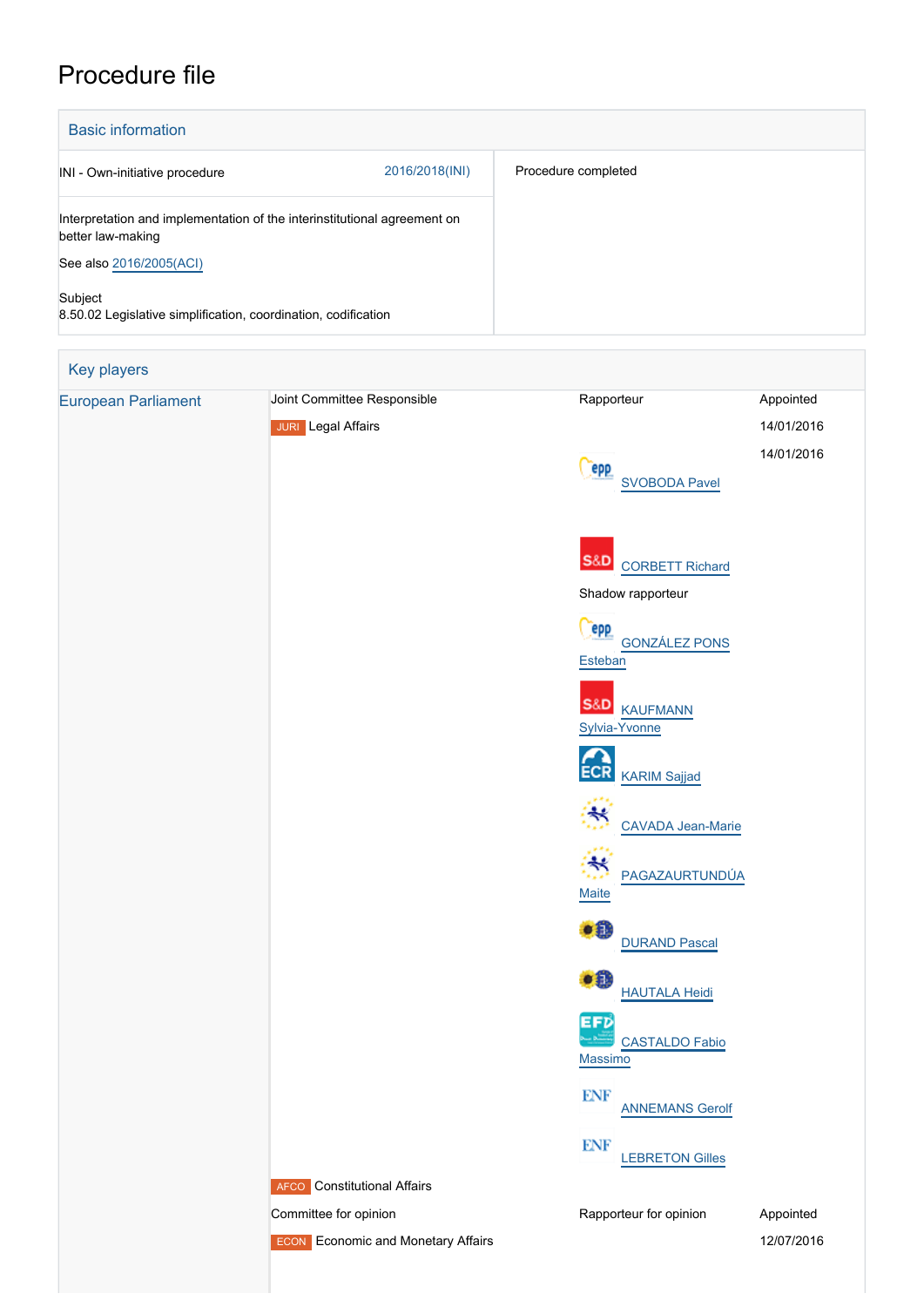|                            |                                                           | <b>S&amp;D</b><br><b>GUALTIERI Roberto</b> |            |
|----------------------------|-----------------------------------------------------------|--------------------------------------------|------------|
|                            | <b>International Trade</b><br><b>INTA</b>                 |                                            | 15/02/2016 |
|                            |                                                           | epp<br><b>BENDTSEN Bendt</b>               |            |
|                            | <b>Employment and Social Affairs</b><br><b>EMPL</b>       |                                            | 21/06/2016 |
|                            |                                                           | <b>ECR</b><br><b>MCINTYRE Anthea</b>       |            |
|                            | Petitions<br>PETI                                         |                                            | 29/04/2016 |
|                            |                                                           | <b>MARIAS Notis</b>                        |            |
|                            | Environment, Public Health and Food Safety<br><b>ENVI</b> |                                            | 17/02/2016 |
|                            |                                                           | epp<br>VĂLEAN Adina-Ioana                  |            |
| <b>European Commission</b> | Commission DG                                             | Commissioner                               |            |
|                            | Secretariat-General                                       | <b>TIMMERMANS Frans</b>                    |            |

|  | <b>Key events</b> |
|--|-------------------|
|  |                   |

| 10/03/2016 | Committee referral announced in<br>Parliament          |              |         |
|------------|--------------------------------------------------------|--------------|---------|
| 10/03/2016 | Referral to joint committee announced in<br>Parliament |              |         |
| 25/04/2018 | Vote in committee                                      |              |         |
| 15/05/2018 | Committee report tabled for plenary                    | A8-0170/2018 | Summary |
| 28/05/2018 | Debate in Parliament                                   |              |         |
| 30/05/2018 | Results of vote in Parliament                          |              |         |
| 30/05/2018 | Decision by Parliament                                 | T8-0225/2018 | Summary |
| 30/05/2018 | End of procedure in Parliament                         |              |         |

## Technical information

| Procedure reference        | 2016/2018(INI)                                     |
|----------------------------|----------------------------------------------------|
| Procedure type             | INI - Own-initiative procedure                     |
| Procedure subtype          | Initiative                                         |
|                            | See also 2016/2005(ACI)                            |
| Legal basis                | Rules of Procedure EP 58; Rules of Procedure EP 54 |
| Stage reached in procedure | Procedure completed                                |
| Committee dossier          | CJ22/8/05637                                       |

| Documentation gateway |      |           |            |    |  |
|-----------------------|------|-----------|------------|----|--|
| Committee opinion     | PETI | PE582.235 | 25/01/2017 | EP |  |
| Committee opinion     | ECON | PE609.658 | 24/11/2017 | EP |  |
|                       |      |           |            |    |  |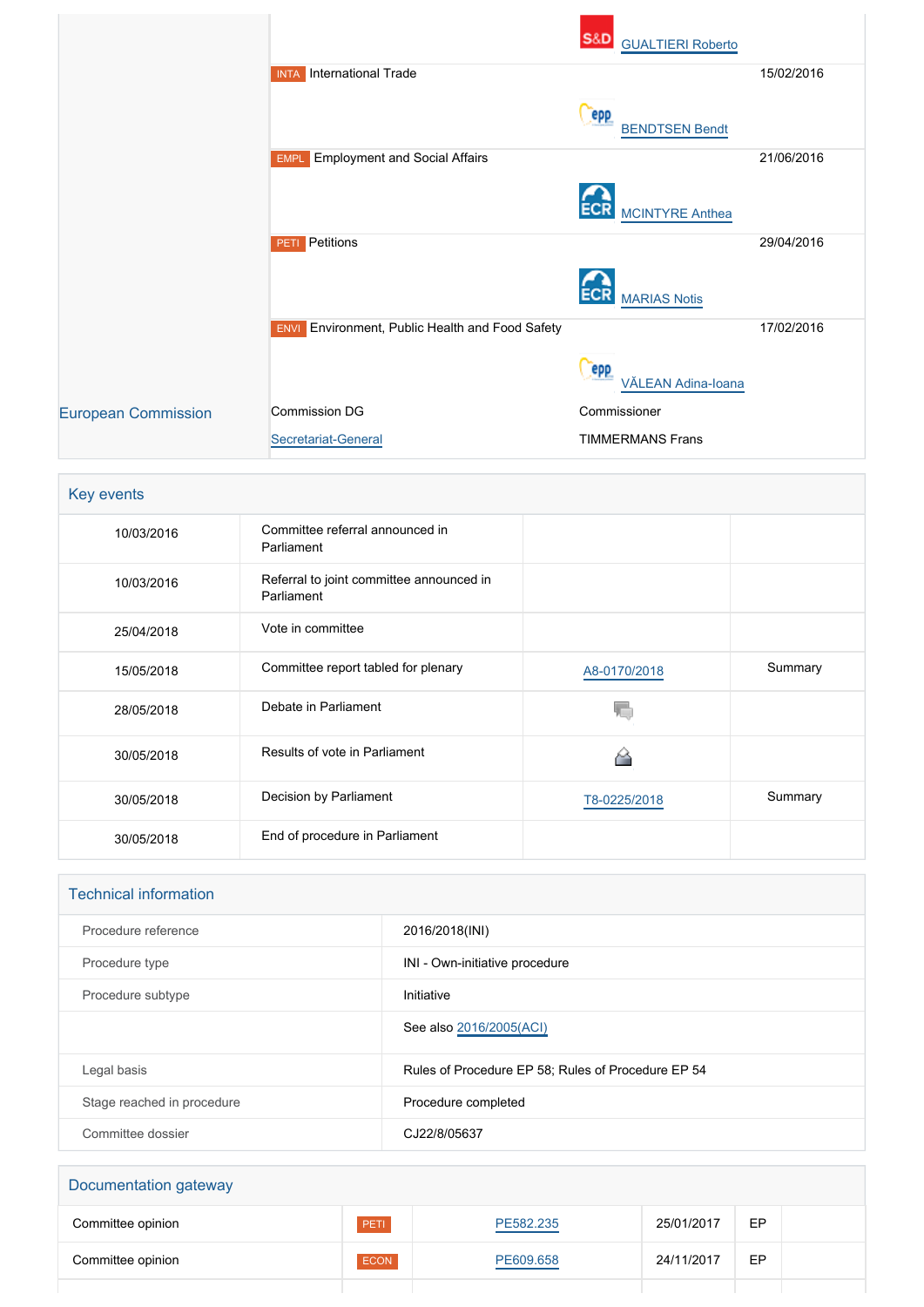| Committee draft report                                 |             | PE615.497    | 23/01/2018 | <b>EP</b> |         |
|--------------------------------------------------------|-------------|--------------|------------|-----------|---------|
| Committee opinion                                      | <b>INTA</b> | PE615.264    | 21/02/2018 | EP        |         |
| Committee opinion                                      | <b>ENVI</b> | PE615.308    | 21/03/2018 | <b>EP</b> |         |
| Committee opinion                                      | <b>EMPL</b> | PE613.586    | 28/03/2018 | <b>EP</b> |         |
| Committee report tabled for plenary, single<br>reading |             | A8-0170/2018 | 15/05/2018 | EP        | Summary |
| Text adopted by Parliament, single reading             |             | T8-0225/2018 | 30/05/2018 | <b>EP</b> | Summary |
| Commission response to text adopted in<br>plenary      |             | SP(2018)515  | 16/11/2018 | EC.       |         |

## Interpretation and implementation of the interinstitutional agreement on better law-making

The Committee on Legal Affairs, together with the Committee on Constitutional Affairs, adopted an own-initiative report prepared by Pavel SVOBODA (EPP, CZ) and Richard CORBETT (S&D, UK) on the interpretation and implementation of the Interinstitutional Agreement on better law-making.

Members welcomed the progress achieved and the experience gained in the first year and a half of the application of the [new Interinstitutional](http://www.europarl.europa.eu/oeil/popups/ficheprocedure.do?reference=2016/2005(ACI)&l=en) [Agreement](http://www.europarl.europa.eu/oeil/popups/ficheprocedure.do?reference=2016/2005(ACI)&l=en) which entered into force on 13 April 2016 and encouraged the Institutions to undertake further efforts to fully implement the agreement, which is an interinstitutional exercise to improve the quality of EU legislation.

Programming: Members welcomed the three Institutions agreement to reinforce the Unions annual and multiannual programming by means of a more structured procedure with a precise timeline. They considered that priority treatment for certain legislative files agreed upon in joint declarations should not be used to exert undue pressure on the colegislators and that greater speed should not be prioritised at the expense of legislative quality.

Members called on the Commission to present more inclusive, more detailed and more reliable Work Programmes and impact assessments should always encompass a thorough and rigorous analysis of the compliance of a proposal with the principles of subsidiarity and proportionality and specify its European added value. They encouraged developing efficient legislation geared to developing employment protection and European competitiveness with a particular focus on small and medium-sized enterprises, across all sectors of the economy.

Members considered it essential that parliamentary committees are fully consulted throughout the joint declaration preparation and implementation process.

Tools for better law-making: the report underlined that impact assessments may inform but must never be a substitute for political decisions or cause undue delays to the legislative process. Particular attention must be paid to the potential impacts on those stakeholders who have least opportunity to present their concerns to decision-makers, including SMEs, civil society, trade unions and others who do not have the advantage of easy access to the Institutions. Members considered that impact assessments must pay equal attention to the evaluation of social, health and environmental consequences in particular, and that the impact on the fundamental rights of citizens and on equality between women and men must be assessed.

Members recalled that the independence, transparency and objectiveness of the Regulatory Scrutiny Board and its work must be safeguarded and that the members of the Board should not be subjected to any political control. All of the Boards opinions, including negative ones, shall be made public. In addition, the Commission should clarify how it intends to assess the cost of non-Europe, including the cost to producers, consumers, workers, administrations and the environment of the lack of harmonised legislation at EU level.

Better regulation tools: the report stressed that impact assessments should never replace political decisions or delay the legislative process. They should pay particular attention to the potential effects on stakeholders, including SMEs, civil society, trade unions and others who do not have easy access to institutions. They should pay equal attention to the assessment of social, health and environmental consequences, in particular, and assess the impact on the fundamental rights of citizens and on equality between men and women.

Members reiterated the need to protect the independence, transparency and objectivity of the regulatory review committee and its work, and that its members should not be subject to political control. All opinions of the Committee, including negative assessments, should be made public. In addition, the Commission should clarify how it intends to assess the cost of non-Europe, including the cost to producers, consumers, workers, administrations and the environment of the lack of harmonised legislation at EU level.

Delegated and implementing acts: Members reiterated that it is the competence of the legislator to decide, within the limits of the Treaties, and in the light of the case law of the Court of Justice of the European Union, whether and to what extent to use delegated acts and whether and to what extent to use implementing acts. They welcomed the Commissions effort to comply with the deadline for proposing the alignment of all basic acts which still refer to the regulatory procedure with scrutiny (RPS).

However, they expressed concern that the Council is trying almost systematically to replace delegated acts with implementing acts.

Members recalled that politically significant elements, such as Union lists or registers of products or substances, should remain an integral part of a basic act and should therefore only be amended by means of delegated acts.

Transparency and coordination of the legislative process: Members called on the Commission to make available and, when feasible, public, all relevant documents relating to legislative proposals, including non-papers, to both legislators at the same time. The flow of information from the Council should also be improved.

The Council should, as a general rule, hold all its meetings in public, as does the European Parliament.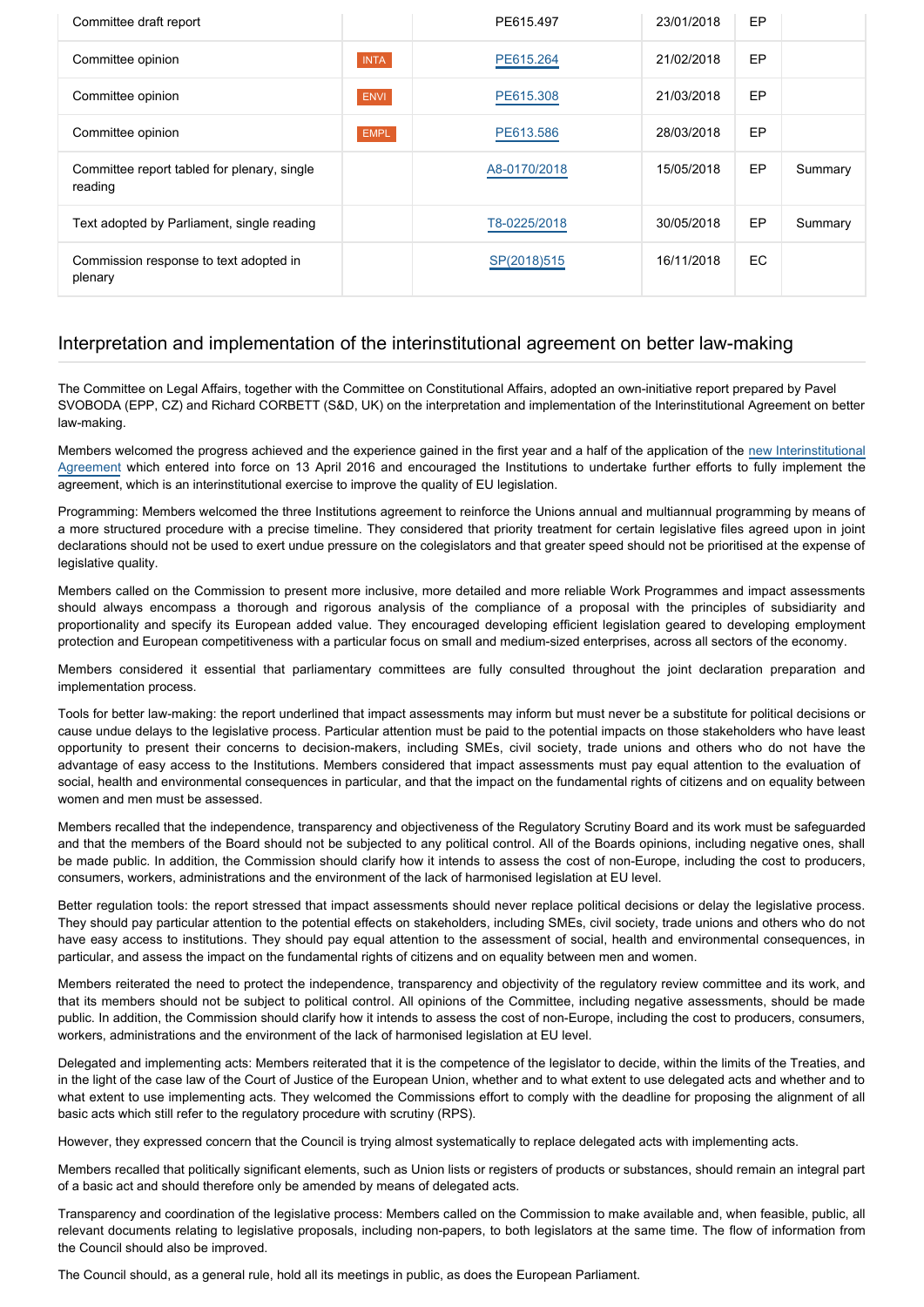The report proposed that the Council meets Parliament at least once during the consultation procedure to allow Parliament to present and explain the reasons for the approved amendments, and the Council to state its position on each of them.

The three EU institutions are reminded that further progress is needed in establishing a dedicated joint database on the state of play of legislative files.

Members called on the other institutions to comply with the Treaties and regulations and to observe the relevant jurisprudence in order to ensure that Parliament is immediately, fully and accurately informed during the whole life-cycle of international agreements, without undermining the EUs negotiation position, and is accurately informed and involved in the implementation stage of the agreements. They also called for the establishment and formalisation of a financial dialogue on the adoption and coherence of European positions in the run-up to major international negotiations.

Implementation and application of EU law: the report underlined the importance of the principle that when the Member States, in the context of transposing directives into national law, choose to add elements that are in no way related to that Union legislation, such additions should be made identifiable either through the transposing act(s) or through associated documents. In order to reduce the problems related to gold-plating, the three Institutions should commit to adopting EU legislation which is clear and easily transposable.

Simplification: Members welcomed the commitment for a more frequent use of the legislative technique of recasting. They considered that this technique should constitute the ordinary legislative technique as an invaluable tool to achieve simplification.

However, in the event of a complete policy overhaul, the Commission should, instead of using the recasting technique, put forward a proposal for an entirely new legal act repealing existing legislation, so that the co-legislators can engage in broad and effective political discussions and see their prerogatives as enshrined in the Treaties fully preserved.

Members also stressed that the reduction of administrative burdens does not necessarily mean deregulation and that, in any event, it must not compromise fundamental rights and environmental, social, labour, health and safety, consumer protection, gender-equality or animal welfare standards.

## Interpretation and implementation of the interinstitutional agreement on better law-making

The European Parliament adopted by 497 votes to 76, with 111 abstentions, a resolution on the interpretation and implementation of the Interinstitutional Agreement on better law-making.

Members welcomed the progress made during the first year and a half of implementation of the new Interinstitutional Agreement which entered into force on 13 April 2016. They called for further steps to be taken to fully implement the agreement, the objective of which is to establish more open and transparent relations between the three institutions with a view to delivering high-quality legislation in the interest of EU citizens.

Programming: Parliament welcomed the three Institutions agreement to reinforce the Unions annual and multiannual programming by means of a more structured procedure with a precise timeline. It considered that priority treatment for certain legislative files agreed upon in joint declarations should not be used to exert undue pressure on the colegislators and that greater speed should not be prioritised at the expense of legislative quality.

The Commission should present more inclusive, more detailed and more reliable Work Programmes and impact assessments should always encompass a thorough and rigorous analysis of the compliance of a proposal with the principles of subsidiarity and proportionality and specify its European added value. Parliament encouraged developing efficient legislation geared to developing employment protection and European competitiveness with a particular focus on small and medium-sized enterprises, across all sectors of the economy.

Members considered it essential that parliamentary committees are fully consulted throughout the joint declaration preparation and implementation process and stressed the importance of transparent cooperation in good faith between Parliament, the Council and the Commission. In this regard, it reminded the Commission of its obligation to respond promptly to legislative and non-legislative own initiative reports.

Tools for better law-making: Parliament underlined that impact assessments may inform but must never be a substitute for political decisions or cause undue delays to the legislative process. Particular attention must be paid to the potential impacts on those stakeholders who have least opportunity to present their concerns to decision-makers, including SMEs, civil society, trade unions and others who do not have the advantage of easy access to the Institutions. They must pay equal attention to the evaluation of social, health and environmental consequences in particular, and that the impact on the fundamental rights of citizens and on equality between women and men must be assessed.

Members recalled that the independence, transparency and objectiveness of the Regulatory Scrutiny Board and its work must be safeguarded and that the members of the Board should not be subjected to any political control. All of the Boards opinions, including negative ones, shall be made public. In addition, the Commission should clarify how it intends to assess the cost of non-Europe, including the cost to producers, consumers, workers, administrations and the environment of the lack of harmonised legislation at EU level.

All parliamentary committees should review Commission impact assessments and the Parliaments ex-ante impact assessment analysis as early as possible in the legislative process.

As regards legislative instruments, Members stressed the need for consistency between the explanatory memorandum and the impact assessment related to the same proposal. They stressed that the choice of the legal basis for a Commission proposal should be based on objective grounds subject to judicial review. However, Parliament, as co-legislator, should be able to amend the legal basis on the basis of its interpretation of the Treaties.

Delegated and implementing acts: Members reiterated that it is the competence of the legislator to decide, within the limits of the Treaties, and in the light of the case law of the Court of Justice of the European Union, whether and to what extent to use delegated acts and whether and to what extent to use implementing acts. They welcomed the Commissions effort to comply with the deadline for proposing the alignment of all basic acts which still refer to the regulatory procedure with scrutiny (RPS). However, they expressed concern that the Council is trying almost systematically to replace delegated acts with implementing acts.